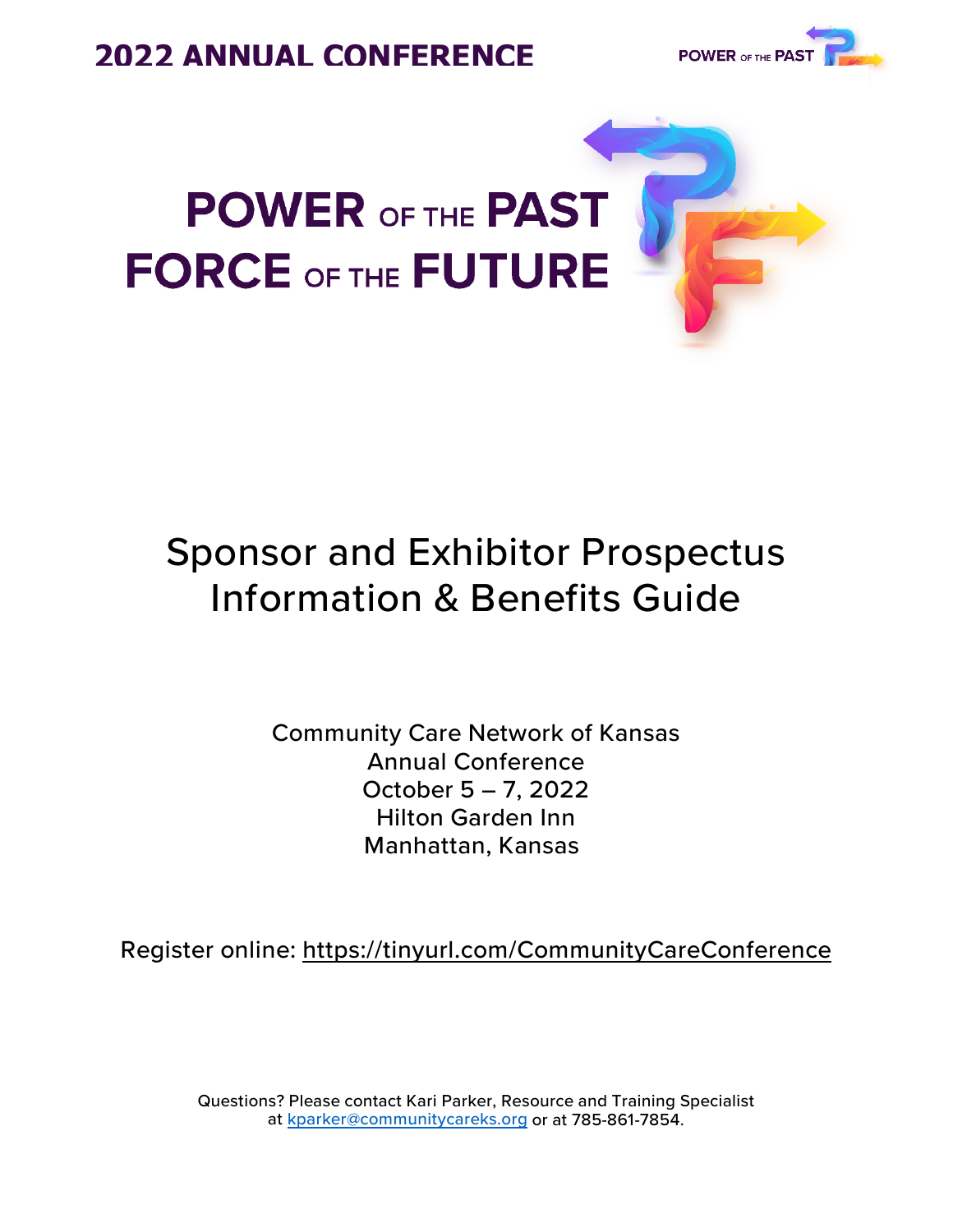## **2022 ANNUAL CONFERENCE**



About Community Care Network of Kansas

Community Care Network of Kansas is comprised of community care clinics with a common goal of providing high-quality health care that is accessible to all Kansans. Since 1989, our membership has collaborated to help educate lawmakers on healthcare and health policy issues, advocated for funding, and promoted the availability of services statewide. As the federally designated Primary Care Association (PCA) for Kansas, we represent 22 Federally Qualified Health Centers (FQHCs) or Look-Alikes, as well as 15 primary medical and dental clinics. Our member clinics have grown into a strong network of health care providers across the state. They are more than just a "safety net" for the underserved – they are providers of choice. They are community clinics.

Community Care Network of Kansas recognizes the importance of connecting key industry leaders and representatives who can share program, product and service information with our members from across the state of Kansas. It is an opportunity to connect and share platforms that support the comprehensive care that is occurring across the state.

We invite you to join us as a sponsor and/or exhibitors for our largest event, our 2022 Annual Conference, October 5 – 7 at the Hilton Garden Inn in Manhattan, Kansas. Healthcare professionals from around Kansas will attend the conference to learn, interact, network and address today's toughest challenges in community health care. You will have the opportunity to share your message and products with all corners of the Kansas market.

Our Annual Conference offers a range of sponsor and exhibitor opportunities to increase the visibility of your brand. We hope to see you there!



Counties highlighted yellow indicate counties in Kansas where Community Care member Federally Qualified Health Centers, Look-A-Likes, and community clinics are located.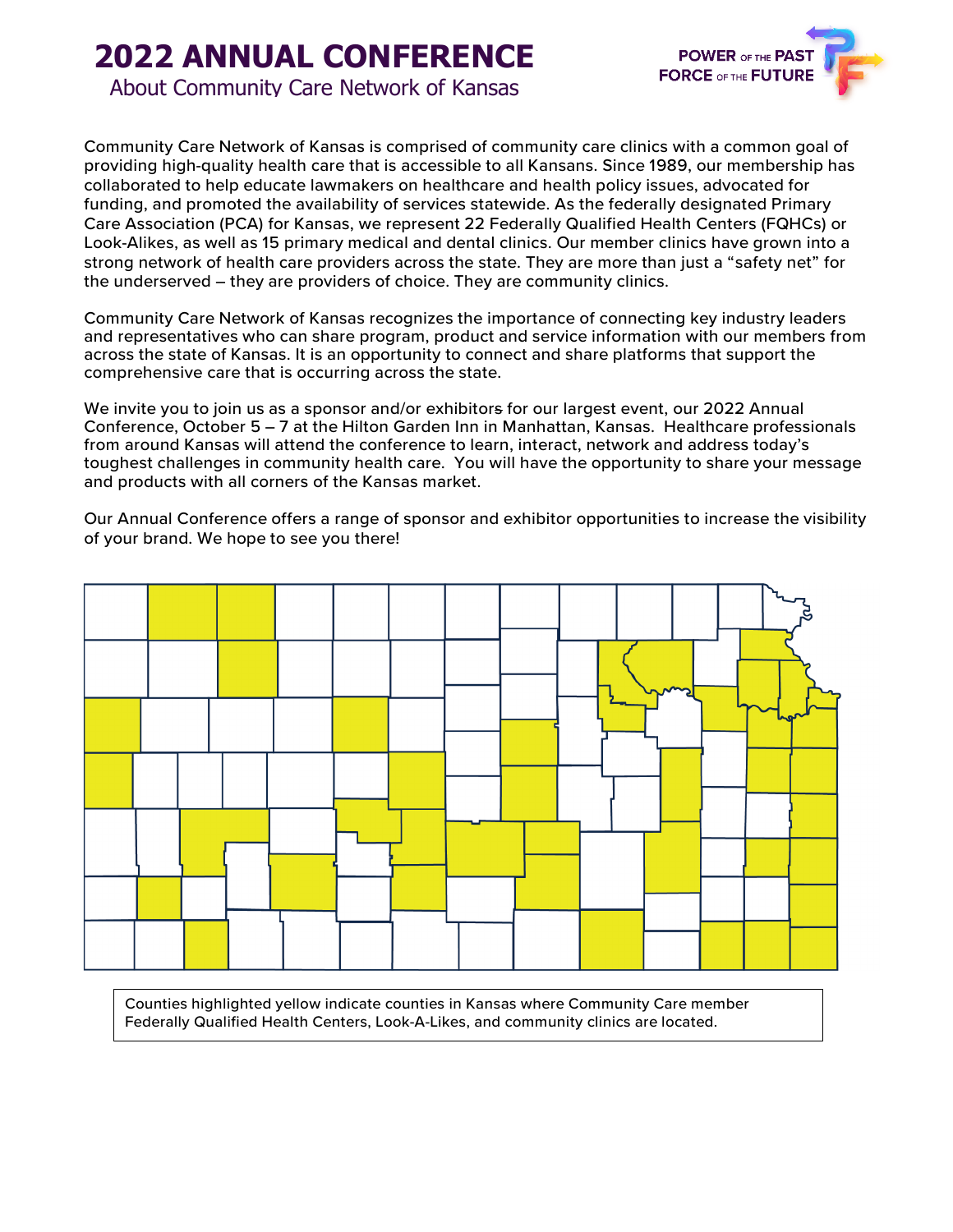### **2022 ANNUAL CONFERENCE HOTEL INFORMATION**



#### **Hotel Information**

Hilton Garden Inn 410 S 3rd Street Manhattan, KS 66502 For reservations, call 785-532-9116. \*Conference room rate of \$113/night + tax is available until 9/9/2022. Mention 2022 Community Care Network of Kansas Conference to receive the discounted rate.









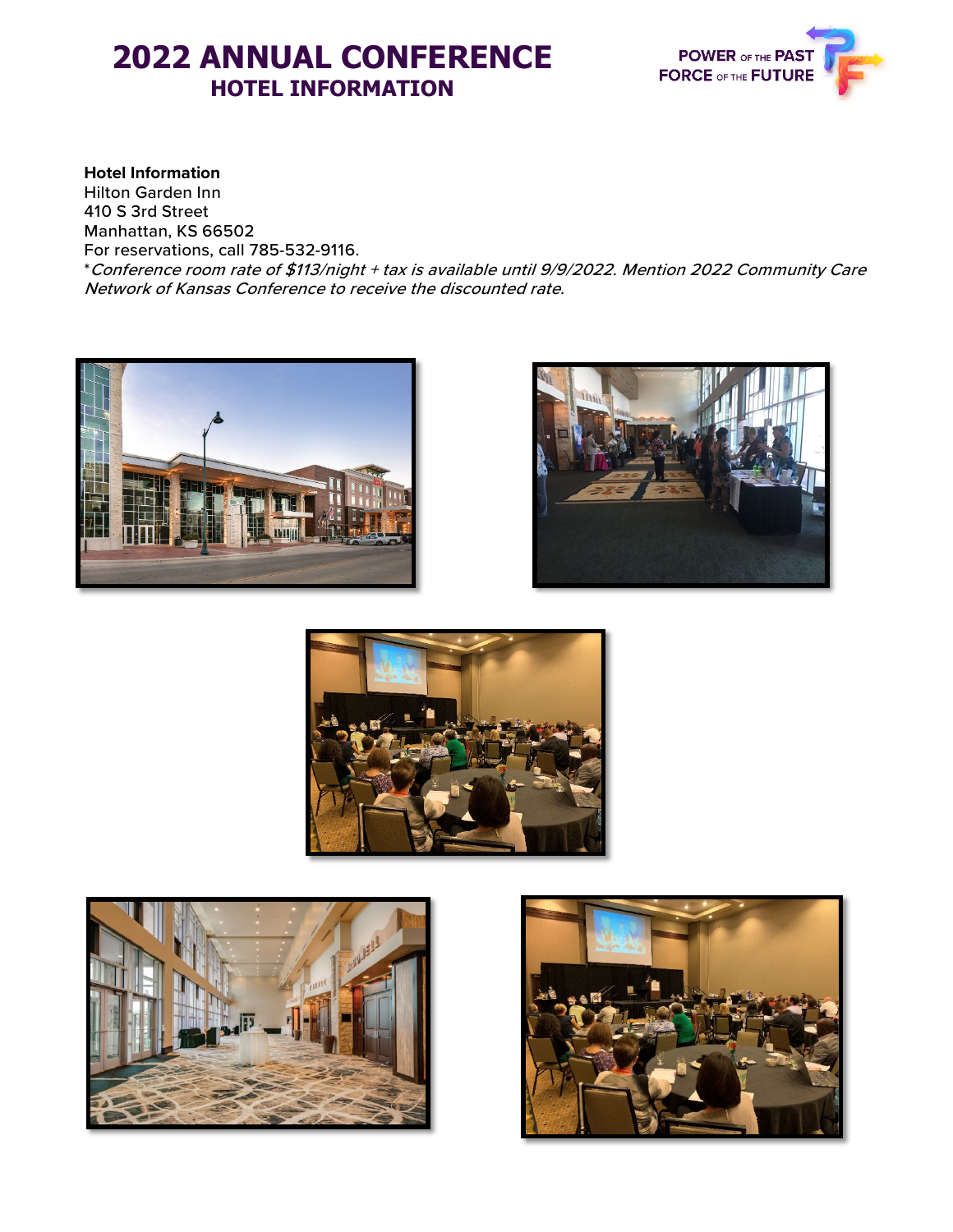## **2022 ANNUAL CONFERENCE SPONSOR INFORMATION**



#### **General Sponsor Benefits**

All Sponsors will receive:

- Logo on Community Care website event page (if committed by August 31)
- Sponsor recognition in the conference registration brochure (if committed by June 1)
- Sponsor ad in conference program (if committed by July 31)
- Networking Happy Hour from 6:00 8:00 p.m. on October 6 (complimentary admission according to sponsorship level (Platinum 3 individuals, Diamond 2 individuals, Gold 1 individual)
- Recognition on event signage at conference

| <b>Details</b>                                                                      | <b>Platinum</b> | <b>Diamond</b> | <b>Gold</b>             | <b>Silver</b>           | <b>Bronze</b> |
|-------------------------------------------------------------------------------------|-----------------|----------------|-------------------------|-------------------------|---------------|
| Pre-Conference                                                                      | \$10,000        | \$7,500        | \$5,000                 | \$2,500                 | \$1,250       |
| Brand logo on conference webpage (if<br>committed by August 31)                     | $\mathsf{X}$    | $\mathsf{X}$   | $\mathsf{X}$            | $\mathsf{X}$            | $\mathsf{X}$  |
|                                                                                     |                 |                |                         |                         |               |
| <b>Social Media</b>                                                                 |                 |                |                         |                         |               |
| Mentions on Social Media (Facebook and<br>Twitter) before and during the conference | $\mathsf{X}$    | $\mathsf{X}$   | $\mathsf{X}$            | $\mathsf{X}$            | $\mathsf{X}$  |
|                                                                                     |                 |                |                         |                         |               |
| <b>Conference Benefits</b>                                                          |                 |                |                         |                         |               |
| Complimentary conference registrations<br>according to sponsor level                | 3               | $\overline{2}$ | 1                       |                         |               |
| Complimentary exhibit booth                                                         | X               | $\mathsf{X}$   | $\mathsf{X}$            |                         |               |
| Ad in Conference Program                                                            | Full page       | $3/4$ page     | <b>Half page</b>        | Quarter<br>page         | $1/8th$ page  |
| Verbal recognition during conference<br>kickoff and closing                         | $\mathsf{X}$    | $\mathsf{X}$   |                         |                         |               |
| Verbal recognition during conference and<br>closing                                 | $\mathsf{X}$    | $\mathsf{X}$   | $\mathsf{X}$            | $\mathsf{X}$            | $\mathsf{X}$  |
| Sponsor of Exhibitor Reception (Oct. 5)                                             | $\overline{X}$  | $\mathsf{X}$   |                         |                         |               |
| Sponsor of Networking Happy Hour (Oct. 6)                                           | $\sf X$         | $\overline{X}$ |                         |                         |               |
| Sponsor of a general session                                                        | $\overline{X}$  | $\overline{X}$ | X                       |                         |               |
| Sponsor of a breakout session                                                       |                 |                | $\mathsf{X}$            | $\sf X$                 |               |
| Sponsor a break                                                                     |                 |                | X                       | $\overline{\mathsf{X}}$ |               |
| Recognition on event signage                                                        | $\mathsf{X}$    | $\mathsf{X}$   | $\overline{\mathsf{X}}$ | $\overline{X}$          | $\mathsf{X}$  |
| Inclusion of 1 page flyer in the welcome gift<br>bag given at registration          | $\mathsf{X}$    | $\mathsf{X}$   | $\mathsf{X}$            | $\mathsf{X}$            | $\mathsf{X}$  |
| Inclusion of 1 promotional item in the<br>welcome gift bag at registration          | $\mathsf{X}$    | $\mathsf{X}$   | $\mathsf{X}$            |                         |               |
|                                                                                     |                 |                |                         |                         |               |
| <b>Post Conference Benefits</b>                                                     |                 |                |                         |                         |               |
| Thank you social media post                                                         | $\mathsf{X}$    | $\mathsf{X}$   | $\mathsf{X}$            | $\mathsf{X}$            | $\mathsf{X}$  |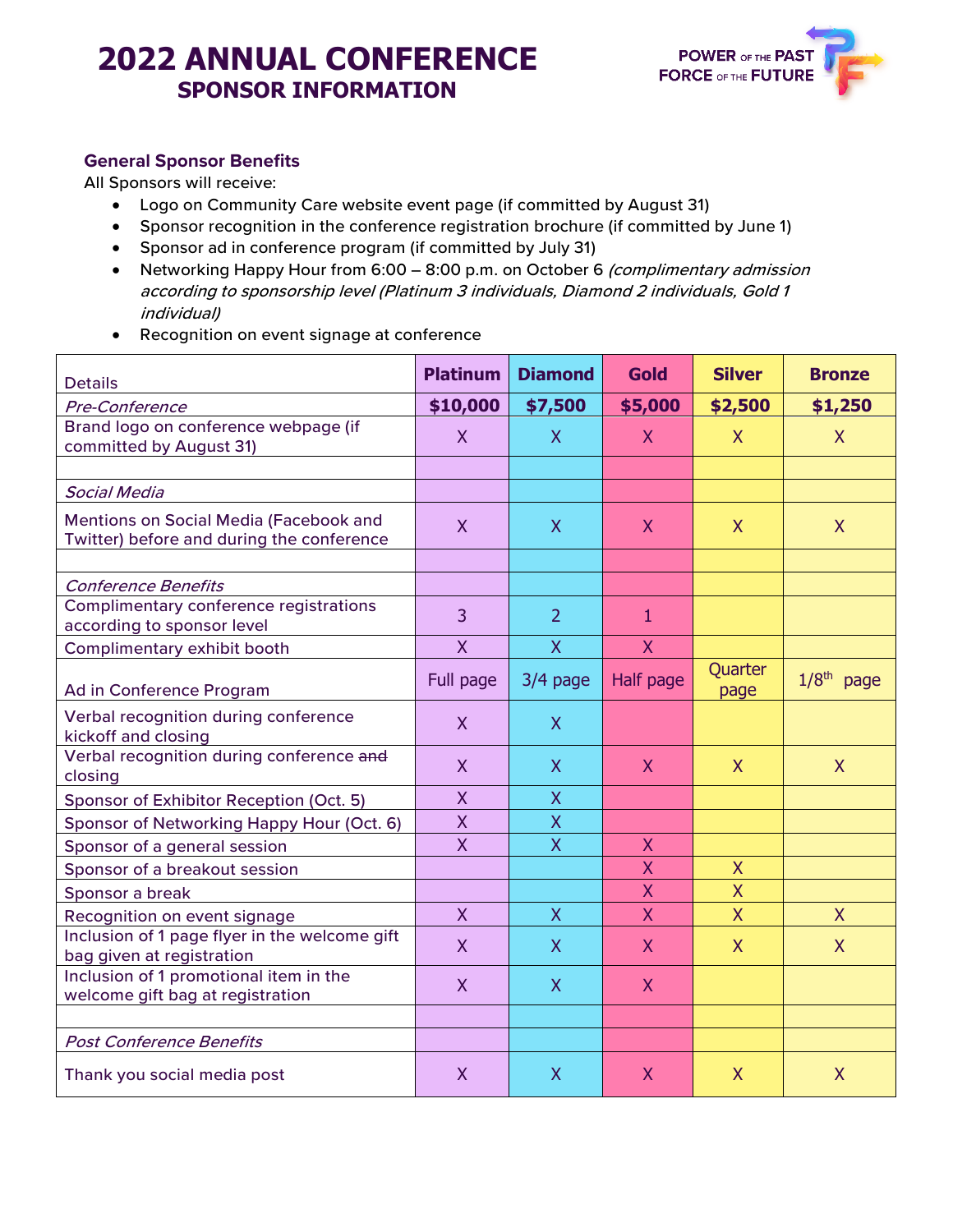## **2022 ANNUAL CONFERENCE EXHIBITOR INFORMATION**



#### **General Exhibitor Benefits**

All Exhibitors will receive:

- One six-foot clothed and skirted table
- Complimentary breakfast, lunch and breaks for up to 2 registered exhibitors
- Copy of conference registrants emailed September 23 for Exhibitors who have registered before September 1
- Exhibitor reception from 5:30 7:30 pm on October 5 complimentary for up to 2 representatives
- Networking Happy Hour from 6:00 8:00 pm on October 6 complimentary for up to 2 representatives

#### COST

| <b>Non-Profit Organizations</b> | \$500 |
|---------------------------------|-------|
| <b>For-Profit Organizations</b> | \$650 |
| Electricity                     | \$50  |

### **Exhibit Schedule (Tentative)**

#### **Wednesday, October 5, 2022**

| 11:00 am $-$ 3:00 pm | Exhibitor booth set-up     |
|----------------------|----------------------------|
| $1:00 - 7:00$ pm     | Exhibits open              |
| $5:30 - 7:00$ pm     | <b>Exhibitor Reception</b> |

#### **Thursday, October 6, 2022**

| 7:30 am $-$ 5:00 pm | Exhibits open                                     |
|---------------------|---------------------------------------------------|
| $7:30 - 8:15$ am    | Breakfast for conference attendees and exhibitors |
| $10:30 - 11:00$ am  | <b>Exhibit time with attendees</b>                |
| $12:00 - 12:30$ pm  | Lunch available                                   |
| $2:00 - 2:15$ pm    | Break/Exhibit time with attendees                 |
| $3:30 - 4:00$ pm    | Break/Exhibit time with attendees                 |
| $6:00 - 8:00$ pm    | <b>Networking Reception</b>                       |

#### **Friday, October 7, 2022**

| $7:45$ am $-$ Noon | Exhibits open                     |
|--------------------|-----------------------------------|
| $9:30 - 10:00$ am  | Exhibit time with attendees       |
| $11:00 - 11:15$ am | Break/Exhibit time with attendees |
| Noon $-2:00$ pm    | Exhibits dismantled               |